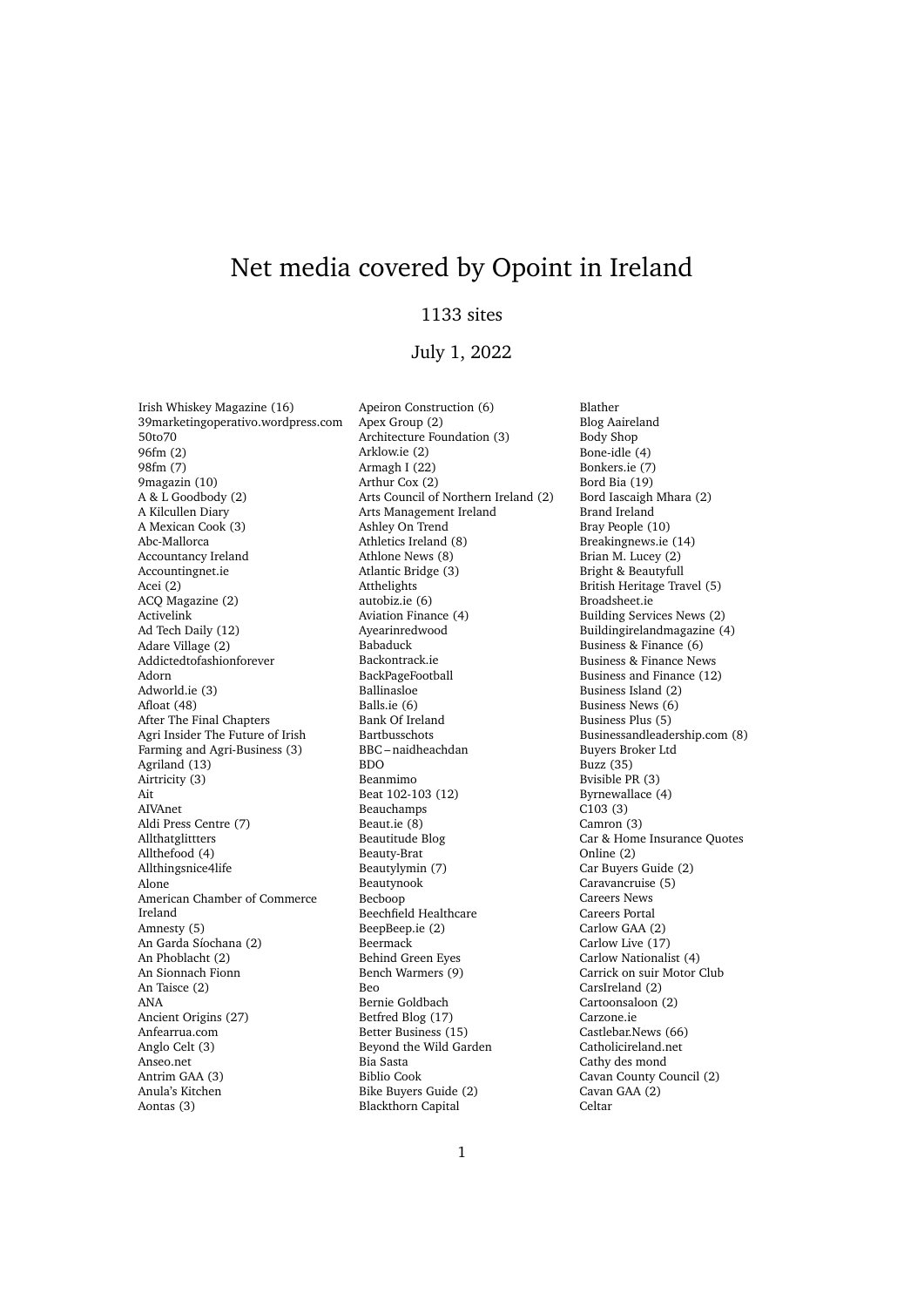### **Opoint Technology** Part of Infomer

Central Bank of Ireland (2) Centre for Cross Border Studies (3) CervicalCheck Chambers Ireland (3) Champagne & High Heels Blog Changing Ireland (31) Changing Lanes (17) Chartered Accountants Ireland Cheapeats Checkout (10) Chefadrian Chefnetwork (2) CherrySue, Doin' the Do Children of the Digital Age (2) Chill (2) Chris Mee Group (2) Ciara O' Doherty (4) Ciaran Cuffe C<sub>ilt</sub> CineIreland Cineworld Cinemas (2) Citizensinformation (2) City Sightseeing Belfast (5) Clare County Council Clare Echo (8) Clare GAA (2) Clare.fm (7) Classic Hits 94-105FM (9) Cleft.ie (2) CLiC News (11) Clonmel Online (8) Cluas Cobh Edition (10) Coconut Codecdss.ie (2) College Tribune (22) Communityni (6) Complete Car (4) Comreg Connacht Rugby Connacht Tribune (5) Connolly Youth Movement: CYM (7) Conor's Bandon Blog Construction Business (39) Construction Industry Federation of Ireland Construction News ConstructionIreland Constructionnetworkireland (22) ConsumerHelp (3) Cork Chamber Supports Businesses in Cork (5) Cork City.ie Cork County Council (2) Cork GAA (2) Cork Golf News Cork Institute of technology (3) Cork Safety Alerts (2) Cork's Red FM (7) CorkBeo (21) Corkindependent (8) Corus (2)

Countryside Alliance Ireland Courts (2) Crafteaclasses Crème de Citron CreativeDynamix Cru Culture Northern Ireland Curlmaven.ie (5) CyberSafetyAdvice Damien Mully Dan McLaughlin Blog Dancin with Disaster Danielsullivan Danske Bank Darinasblog Darling Jordan! Data Protection Commissioner (2) Datalex Davidmcwilliams Davy (2) Decisionireland (3) Declan Flynn Dental Care Ireland Department of Communications, Energy and Natural Resources (2) Department of Education and Skills Department of Enterprise, Trade and Employment (2) Department of Finance (2) Department of Foreign Affairs and Trade (2) Department of Public Expenditure and Reform Department of Social Protection Dermotlacey.ie Derry GAA (13) Derry Post (10) Dervswerve DigitalTimes (8) Digitology Dine In Dublin Dining in Dublin (2) Discover Ireland District Magazine Dlr Comhairle Contae Country Council (2) Dolly Dowsie Donegal County Council Donegal Daily (13) Donegal gaa (2) Donegal Live (8) Donegal Woman (10) Donegalnews (5) Down gaa Dreamingaloud Drinks Industry Ireland (5) Drogheda Independent (6) Droghedalife Dublin (13) Dublin Bus (2) Dublin chamber Dublin City (2)

Dublin City University (2) Dublin Dental University Hospital (2) Dublin gaa (2) Dublin Gazette (35) Dublin Gluten Free Dublin Inquirer Dublin Institute for Advanced Studies (2) Dublin News Dublin People Dublin Town (2) Dublindancefestival DublinLive (49) Dublintaxi Dundalk Democrat (10) Dundalk Institute of Technology Dundalk Leader (2) Dungarvanobserver (2) DUP<sub>p</sub> E6 Ventures Eachtra Archaeological Projects East Cork Journal Eastcoast (2) Easy Food (5) Eat Sleep Chic (5) Echo Live (8) Eco Evolution Economic Incentives EFinancialCareers Ireland (2) Eile (16) Eircom.net El Blog de Vinoselección (8) Electric (4) Electric Ireland Electricity Supply Board (3) Elverys Emerald Interior Design Energy Ireland EnergyDigital (3) Engineers Ireland (24) Enhance What's Yours ENN Ireland's IT news source (2) Enniscorthy Guardian (11) Enterprise Equity (2) Enterprise Ireland Enterprise Northern (2) Entertainment (7) Environment & Energy Management (10) Environmental Protection Agency Ireland Eolasmagazine.ie (7) Equestrian Reality Essentialfrench (6) Etsy Ireland Eugene F.Collins eurofound.europa.eu (5) European Parliament (2) European Supermarket Magazine (8) everymum.ie (11) Evoke.ie (36) Excel Recruitment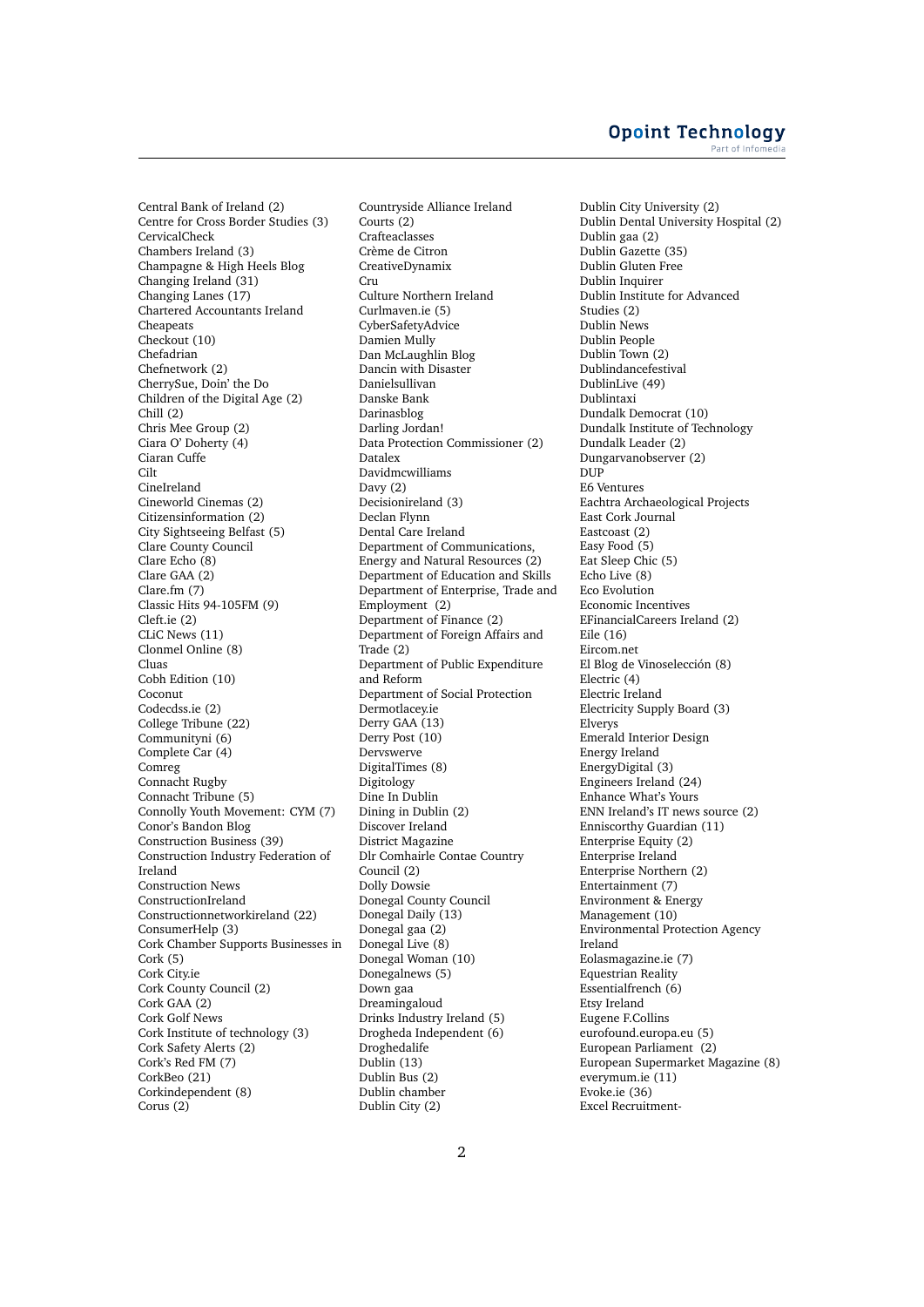Exquisite (2) extra.ie (24) Extratime.az (13) Faces By Grace FAI FairyFace Designs Family Friendly HQ (19) Familyfun (33) Farmers Journal (35) Farmette Fashion Boss Fashion.ie (18) Fashionunited.ie (2) FBD Holdings Feeding Time With The Boozey Swine Feel Desain Fermanagh gaa (2) FFT.ie (7) Fianna Fail Film Ireland Finance Dublin Finance Jobs (2) Finegael Fingal County Council Fingal Independent (10) FinTech Ireland (5) Fish Farming Expert Fishing In Ireland (8) FitzGerald Solicitors Fladgate (2) Fleet (13) Fleetcar (4) Flying In Ireland (8)  $Fm104(5)$ Folcieri Fomulaspy (4) Food & Drink Business Europe (51) Food&Wine Magazine (38) Foodfight Foodhack.global (9) footballtalentscout.net (4) Fora Forexbrokers.com Forkful Forsa (4) Fountian Healthcare Partners Franchise Direct (2) Frankly Wines French Foodie in Dublin Friends of the Irish Environment (2) From China Village Front Line Defenders Fusedbyfionauyema (3) GAA (24) Gaelic Life (15) Gaff (4) Galway Advertiser (39) Galway Bay FM (3) Galway Beo (4) Galway City (2) Galway Daily (58) Galway gaa (2)

Galway Now (5) Galway Tourism GameDevelopers (4) Gameir (4) Games Reviews (16) Garda Ombudsman (3) Garden Guide (16) Garden.ie Gas Networks Ireland (2) Gastro Gays Gaucher Disease News (2) Gcn (9) Geek Ireland (5) Geektech (6) Geoffsshorts Gibney Communications Girlfridays Beauty Blog GlamForce Glasseye Global Trade Alert Go Wild Magazine (20) Goal.com Ireland (17) GoldenPlec (7) Golf Digest GoLoud (2) Goos3D Ireland (3) Gorey Guardian (11) Goss.ie (10) Gov.ie (3) gradireland.com Grant Thornton Ireland (2) Great British Chefs Green Party (5) Greennews.ie (7) Greenside Up (2) Greystones Guide (6) Gript (16) Growtrade.ie (17) Gruel Guerrilla Guaranteed irish (5) Guides (2) Gunda Dorothea (22) Handling Network (7) Hardware Association (2) Harvey Norman Blog (7) Haulage Today (8) Hea (2) Head Rambles HeadStuff (9) Health and Safety Authority Health Informatics Society of Ireland (2) Health Products Regulatory Authority (8) Health Protection Surveillance Centre (2) Health Research Board (3) Health Service Executive (2) Healthcare21 (2) Her (36) Her Sport News (27) Herfamily (17)

Heypesto Hi Style (13) High street couture Highland Radio (4) Hoganstand (4) Holly's Pantry Holly.ie Holy Chic Home – Northern Ireland Parades Commission Home Focus Hopesupportcentre Horizon Pharma Horse Racing Ireland Horse Sport Ireland (6) Horticulture Connected (35) Hospital Professional News (12) Hospitality Ireland (9) Hospitality Ulster **Hospitalityenews** Hotel and Catering Review (5) Hotel and Restaurant Times Magazine (4) Hotpress (10) House and Home Ireland (9) Houses of the Oireachtas (5) Housing Council NI (2) Hri Corporate (3)  $HSOC(2)$ I can has Cook I Love Cooking (27) IAPI (2) Ibec (3) Iccl ICMSA (2) ICON Clinical PLC (2) Idaireland (3) Ierc Ifsc $(2)$ IIEA (4) Image (7) Imt $(24)$ In broadcast (2) Inbusinessireland (6) IndulgeMe.ie Industrial Relations News (2) Industryandbusiness (55) Indymedia Ireland (2) Inishowen Development Partnership (2) Inishowen News (5) Inishowenindo (22) Inland Fisheries Ireland (3) Institute Project Management instsignpost.blogspot.ie International Law Firm (5) Intertradeireland (2) INTO (3) Intokildare.ie (2) Intrigued and Infatuated Invacare.ie (2) Iradio (2)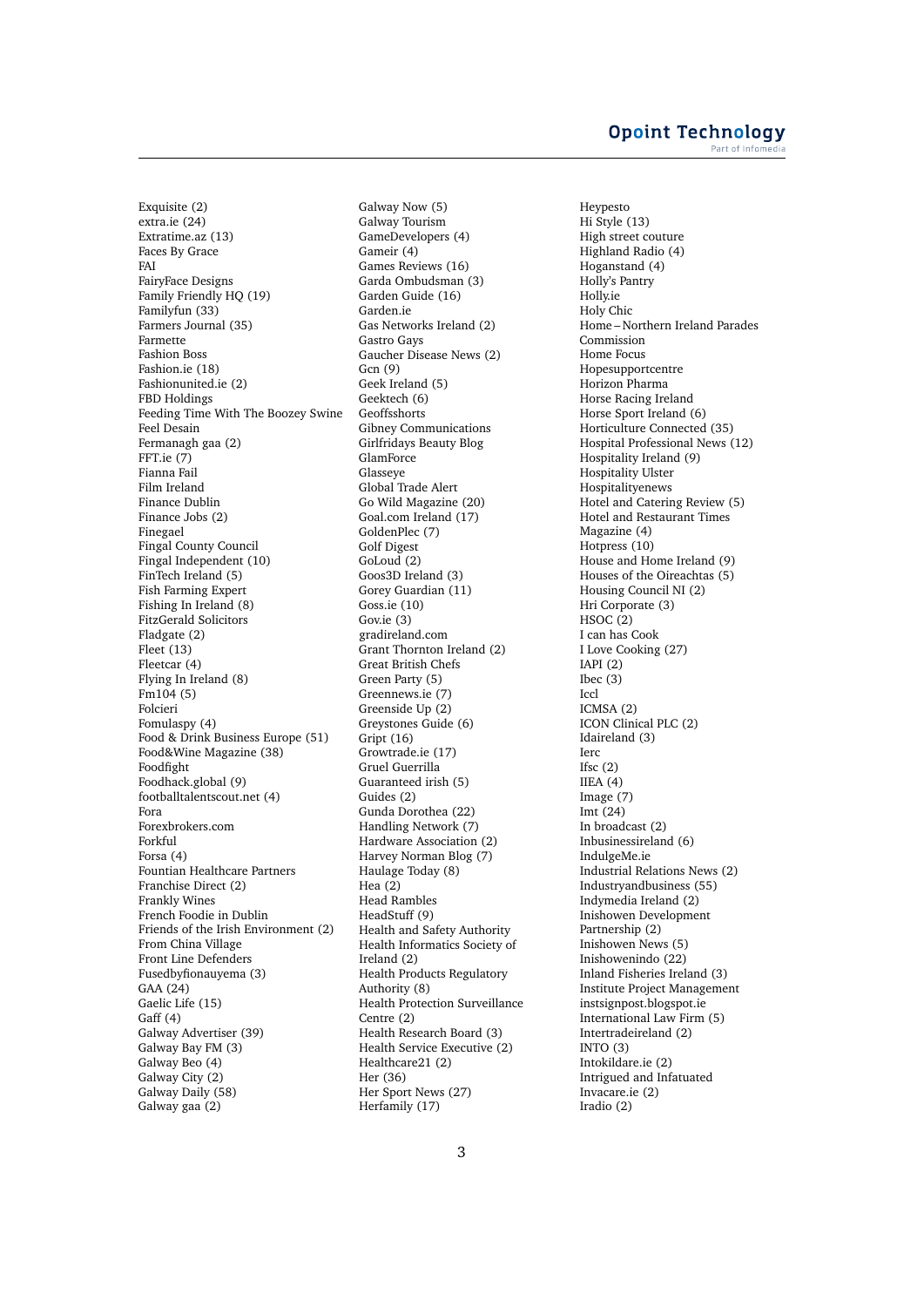### **Opoint Technology** Part of Infomer

Ireland Ireland Georgina Campbell Guide (4) Ireland Live (73) Ireland Palestine Solidarity Campaign (2) Ireland's Forecourt & Convenience Retailer (17) Ireland's Homes Interiors & Living Magazine (6) Irelands Dental (4) Irelandseye Irelandstechnology Irish Aid (2) Irish Archaeology (8) Irish Arts Review (9) Irish Auto Online (6) Irish Beauty Show (19) Irish Boxing Irish Broker (2) Irish Building Magazine (9) Irish Business Focus (23) Irish Cancer Society (2) Irish Car Travel Magazine Irish Computer Society (2) Irish Construction.com (2) Irish Country Magazine (21) Irish Dental Association (3) Irish Dentistry (3) Irish Developer Network ICT Portal (2) Irish Dysautonomia Awareness Irish Eagle Irish Economy Irish Edition (10) Irish election literature Irish Environment (5) Irish Examiner (66) Irish Exporters AssociationIrish Exporters Association (3) Irish Farmers' Association Irish Food Guide Irish Football Association (5) Irish Golfer (18) Irish Health Pro Irish Human Rights & Equality Commission (2) Irish Independent (193) Irish Manufacturing (30) Irish Mirror (36) Irish Mortgage Brokers (2) Irish Music Irish Nurses and Midwives Organisation (2) Irish Organic Farmers and Growers Association (4) Irish Pharmacy News Irish Pharmacy Union (2) Irish Printer Irish Republican News Irish Rugby (8) Irish Tatler (5) Irish Tech News (42)

Irish Times Online (200) Irish Travel Agents Association (2) Irish Travel Trade News Magazine (8) Irish Vintage Scene Irish Wedding Blog (4) Irish Wedding Diary (4) Irishaviationresearchinstitute Irishbizwoman Irishevs (2) Irishfireside irishhistorypodcast.ie Irishjobs (2) Irishracing (3) IrishRunner.com (2) Irland News (4) Isabel Barros Architects – Blog IT@Cork (2) JacksAdvice (4) Jacob's Crackers Jameslawless Jamesmcinerney Janine's Little World Jasonomahony Jean Smullen Jenniferwrynne Jenny dont be hasty Jerrybuttimer (34) Joannelarby Jobs Jodi Roche Makeup Joe.ie (8) John Murphy Editor Johnny Fallon Journeying beyond breastcancer Jumping the Gun Just Kassi (4) justice Kclr 96fm (8) Keelan Foley Kelliboylesgarden Kerry gaa (2) Kerry Group (2) Kerry Sports Hub (20) Kerry's Eye Kerryman (11) Keyes Keystone Procurement (2) Kfm Radio Kildare Nationalist (8) Kildare Now (5) Kildare.ie (4) KildareStreet.com Kilkenny County Council (2) Kilkenny Gaa (4) Kilkenny Now (9) Kilkenny People (13) Killarneyadvertiser Killarneytoday (4) Killer Fashion Kiss (27) Labour (2) Ladies Gaelic Football (4)

Lainé Laois County Council Laois Nationalist (8) Laois Today (21) Laoispeople (4) Lavelle Partners (2) Law Society of Ireland (4) Laydex Lean Business Ireland (2) Legless In Dublin Leinster Express (7) Leinster Leader (9) Leinster Rugby (2) Leitrim County Council (3) Leitrim Observer (4) Lexicolatry Life and Fitness (9) Lilly Higgins [u] Limerick (7) LimeRick (10) Limerick Leader (12) Limerick Post (23) Limerick's Life Lindienaughton Link Line (17) Lipstick Gossip Lisa Chambers Little ruby robin Littlepieceoflynda Live95fm (4) LK Shields (2) Lmfm.ie (3) Local Enterprise Office (2) Lolli pops day dreams Loneswimmer Longford County Council (2) Longford Leader (12) Longford Rugby Football Club (2) LookLeft (7) LouiseCooney Louth County Council (3) Love Ballymena Love Gorey (3) Lovin Dublin (3) Lovin.ie (2) Machinery Movers (9) Magic Mum (8) Maine valley post (12) Make It Up Megan Malachiodoherty Malachy Walsh and Partners Manufacturing & Supply Chain Marine Institute (2) Marine Times Newspaper Mark Stephens Architects Marketing.ie (2) Mary O'Donnell Beauty Mason Hayes Curran (5) Mastering Your Makeup Maternity and Infant (26) Matheson (2) Maynooth University (2)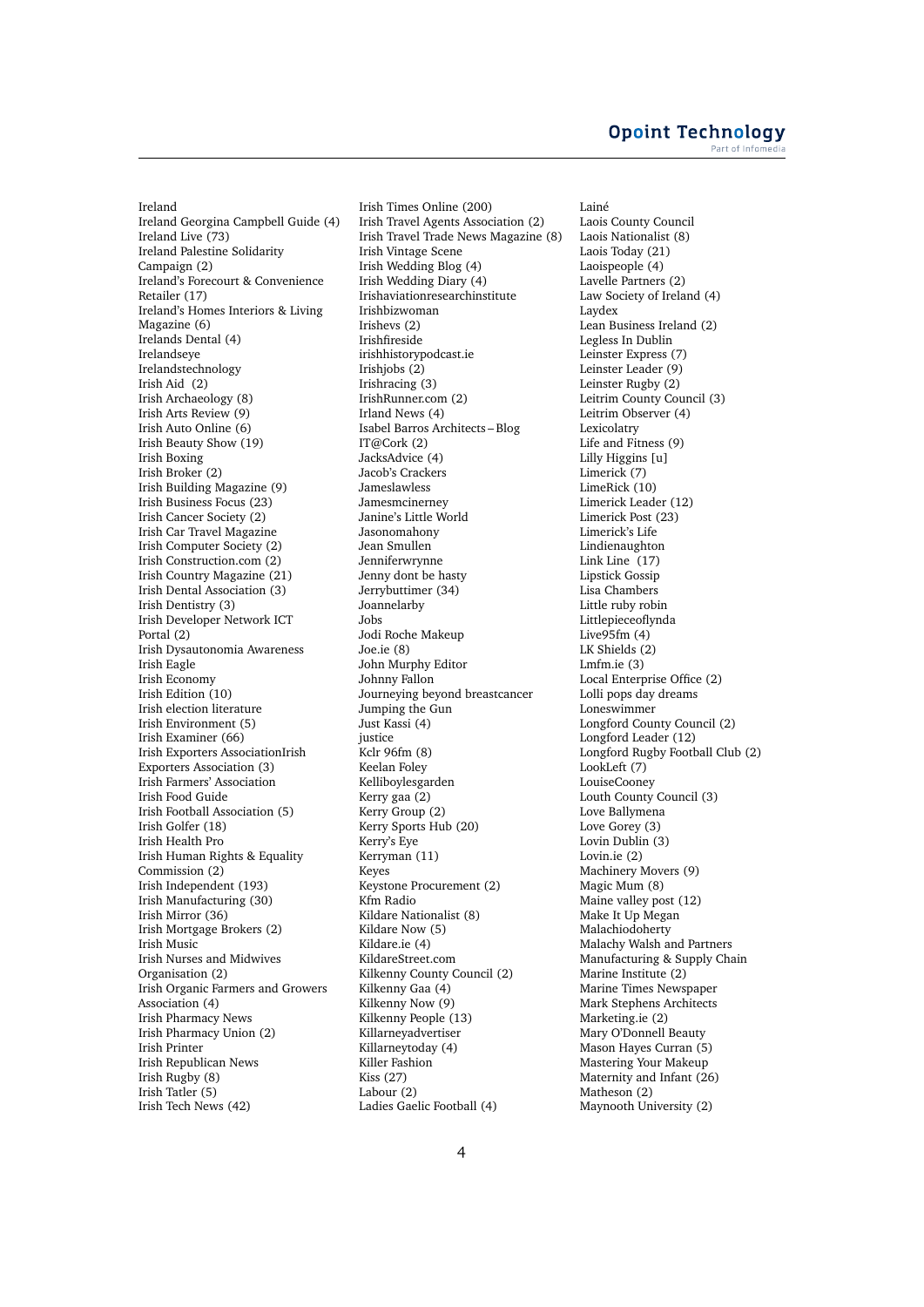Mayo Advertiser (15) Mayo GAA Blog Mayo News (30) Mayo.Me McCann Fitzgerald (2) MCD.ie Meath (2) Meath Chronicle (5) Media Lawyer Mediability Ireland Mediastreet Medicalindependent.ie (28) Meitheal Eitseála Meon Eile Merrion Street (2) Michellemadethis Midlands 103 FM Radio (3) Midwest Radio (4) Mindshare Miss Penny Dreadful missy.ie MKC Communications (2) MMS Medical Ireland Moda y tendenciasrtg Monaghan (2) Money Advisor MortgageLine Motley Magazine (5) Motor Sport Ireland (2) Motorcheck Motorhub (4) Motors Ireland (9) Motorsport.ie (2) Movies (7) Mrfcj.org (5) MSN Ireland (24) Mulley Communications Mummy Pages (26) Munster Rugby (2) Murrays Medical Musclesandmascarablogblog (8) My country girl ramblings My Kids Time (15) MyHome.ie (2) nathalie.ie National Gallery National Roads Authority (4) National Youth Council of Ireland Natural Born Feeder NCRI (2) Nearfm.ie (6) Negotiators Nenagh guardian (3) NESC (2) Nessas Family Kitchen New Ross Standard (11) Newry, Mourne and Down District Council Newry.ie (16) News Four (6) News Group (16) Newstalk (14)

Nexcess Nialler9 (4) Nijobs.com Nine bean row Ninth Level Ireland NMBI (2) No More Workhorse Northern Ireland Ambulance Service (2) Northern Ireland Social Care Council (2) Northern Sound (9) Northernstandard (3) Noteworthy Nova.ie (7) Nsai Nui Galway (2) Nursing Home Ireland (2) O Rourke Reid (2) Obrien Ocean Fm (6) Ocean Focus (11) oceanpublishing.ie (3) Off The Ball (9) Offaly County Council (2) Offaly Express (12) Offaly Independent (4) Ol Green Eyes Oliveoil and lemon On The QT One Bean Row One Fab Day (98) One Mans Meat Online Marketing in Galway Orafinanza (5) Ornua (2) Ourgame (6) Outsider Magazine (8) Oxfam Ireland Oxygen (8) Paddock Eye (4) Padraicino Passions And preening (6) Passive House Plus (3) Pasty faces place PDST-Technology in Education (2) Peaches and Cream Pearse-trust Penneys To Prada People Before Profit (3) Pet Sitters Ireland (2) Pete The Vet (2) Peter Donegan Landscaping (2) Pippa.ie Pjlynch Gallery Plant & Civil Engineer (4) PlayStation Pleanala (2) PM group-global.com (2) Polska (17) Post Grad (4) Powers Court

Pregnancy and Parenting (25) President Pretty Beautiful by Sara Primarytimes (5) Property District (2) Providence Resources (2) PSI Public Inquiry Puddle Ducks Blog Punditarena (18)  $Q102(4)$ Quick Crop Racing And Sports (112) Radio Kerry (3) Radio Today (5) Rand Runs Razor Social Realpower Rebelnews Rediscovering Culture Redlemonade Research & Innovation (17) Research And Market (19) Retail News (6) Retro Flame Rev (6) Revenue (2) Reverbstudios (2) Revolutionaironline (8) Risk Manager (2) RobMoro (21) RollerCoaster.ie (16) Ronan Daly Jermyn Solicitors (2) Ronnie Simpson Consulting Rosanna Davison Nutrition Roscommon County Council Roscommon Herald (4) Roscommon People (7) Royal College of Surgeons in Ireland (5) Rozz RSVP (10) RTE.ie (50) Rude Health Magazine (2) RugbyLAD (8) Running In Ireland Sage Salt Pepper Cream Sarah yellow Sunflower Scannain (4) SCC English School Days (2) Science (2) Screen Ireland (2) Scsi (3) SDLP Seai (3) Search For Services Or Information (16) Secret Glasgow (6) SELC – News Select Hotels of Ireland (2)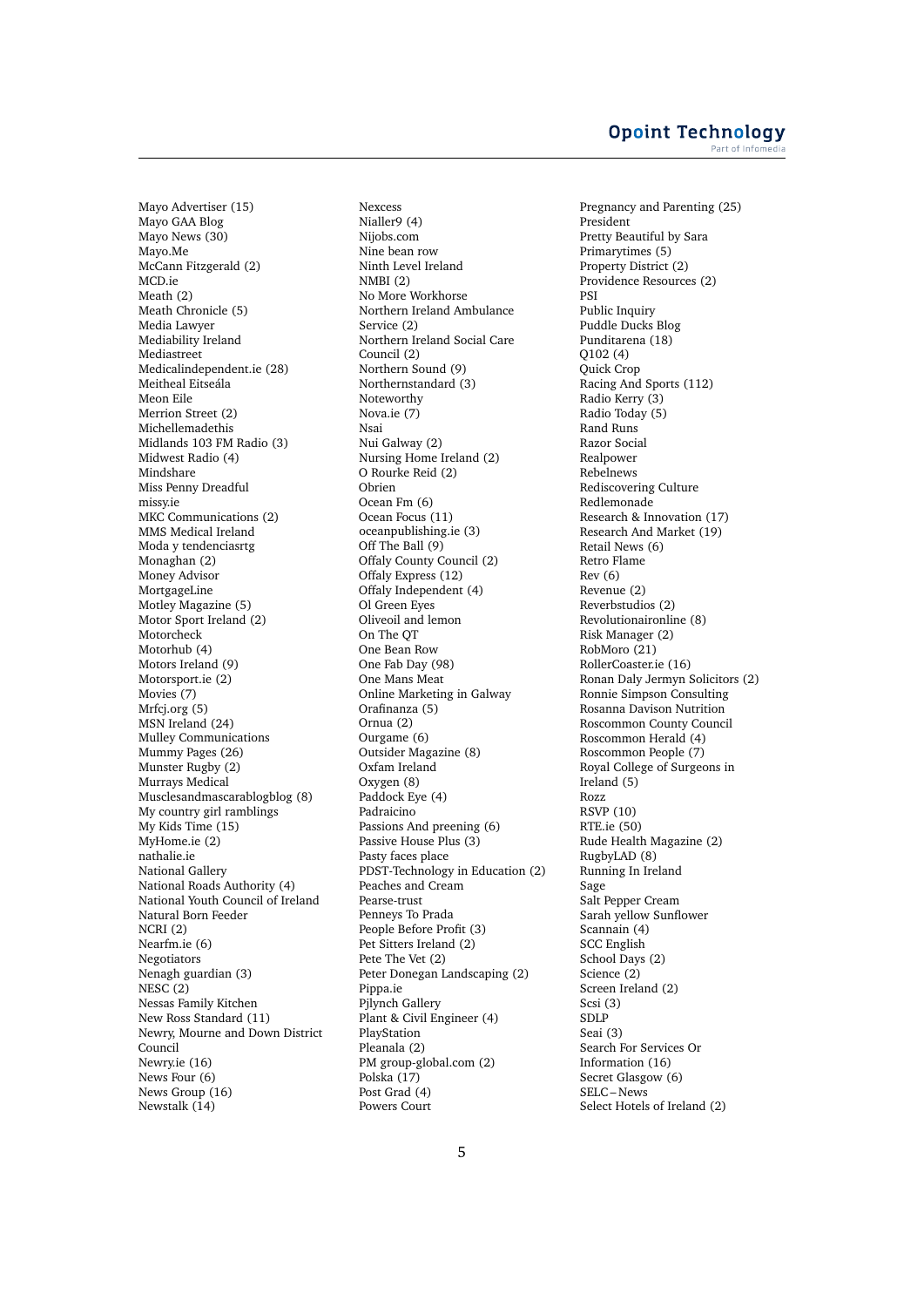Selfbuild (3) Senior Times (16) Seoconsultant Seomraranga Seroba Lifesciences (2) Sewnbyangela SGGamingInfo (5) Shamrock Rovers F.C. (2) Shananigans Blog Shannon Side (3) ShelfLife (6) SHEmazing! (9) Sheridan ShowBiz Showjumping Ireland (2) Signature Capital Silicon Docks (7) Siliconrepublic (8) Simplym Sorcha Sinéad De Blogger Sinn Féin (2) SIPTU (2) Skillnet Ireland (2) Sl Campeche (9) Sligo Champion (9) Sligo Country Council Sligo Weekender (5) Smart Maritime Network (9) Smartheat Social and Personal Magazine (9) Social Democrats (2) Soldier Modernisation Something Odd SoSueMe Soulfulandhealthy (11) Sound Advice South East Radio (3) Sparkle Blossom Beauty Spill the Beans (6) Spin1038 Spooool (9) Sport for Business (3) Sport ireland Sports Joe (15) Sports Venue Business (13) SportsNews Ireland Stay In Kerry (2) Stellar Magazine (16) Sticky Bottle (8) Stitch and Bear Stitchlily **Stochasticgeometry** Stop Climate Chaos (2) Storyful (2) Strategic Investment Board Limited (2) Stream About Student Independent News (8) Stuff, Wotsits & Thingies Style Boothique (2) Style me Curvy Styleisle.ie

StyleSavvy (2) Stylish and Fabulous!! Suffolk Sheep (2) Sunday World (5) SUSAN JANE WHITE Swan Ireland Swear I'm Not Paul (5) SwordsToday (8) T2.ie (2) T20 IPL Taoiseach (2) Taste talks (6) Tattersalls.ie (2) Teachnet (2) Teagasc (2) Tech Buzzire Land (9) TechCentral.ie (8) Technology.ie (5) TechStomper (9) TG4 That's Farming (4) The Advertiser (5) The Airing Cupboard The Arcade The Arts Council The Avondhu (8) The Banbridge Chronicle The Beer Nut The Brightness Project The Carrigdhoun Weekly The Cedar Lounge Revolution The Clare Champion (7) The Clare Herald (7) The College View (10) The Connaught Telegraph (2) The Corkman (10) The Currency The Daily Edge (7) The differential Association The Echo (12) The Effect.net The Fast Picture Show The Fishing Daily (12) The Food Safety Authority of Ireland (7) The genuine beer blog The Gloss The Green Apron The Green Party in Northern Ireland (2) The happy cake and bake blogger The Happy Womb The Helpful Engineer The Heritage Council (2) The Imperfect Beauty The Interior DIYer The irish Aesthete The Irish Catholic (5) The Irish Field (7) The Irish Film & Television Network The Irish News (77) The Irish Sun (4)

The Irish Sun (63) The Irish Voice (10) The Irish Wedding Directory (2) The Journal of Music (4) The Liberal (8) The Life of Stuff (9) The m0vie blog The Munster Express Online (17) The National Women's Council of Ireland (5) The Nest The nip tuck food blog The No Nonsense Blog The Phoenix (36) The Premier (7) The Reading List (4) The Redmen TV (15) The retro suitcase The Royal Institute of the Architects of Ireland (4) The Score (7) The secret obsession (4) The sequin cinderella The Skin Nerd (2) The skinny dolls The Skipper (7) The Sociable (10) The Southern Star (5) The Style Fairy The Sunday Business Post (45) The Tale Of The Ale (5) The Taste (10) The Thursday Iinterview The Uninteresting life The University Observer (15) The University Times (9) The velvet moon baker The Vine Inspiration The Wexford Food Family (2) The Wheel (3) The Woolly Way of Ireland The Workers' Party of Ireland Thebestof.ie (4) Thebusinessy News (11) TheCork (26) Theirishatwar TheJournal.ie (63) TheSlicedPan (5) Think or Swim ThinkBusiness.ie Third Age Ireland (3) This is Galway (2) Thumped (2) Tipp FM (8) Tipp Tatler Magazine Tipperary County Council (2) Tipperary Live (34) Tn2 Magazine (12) Today Fm (7) Tom Sweeney Travels Tommy McGibney's Tax Blog Totally Dublin